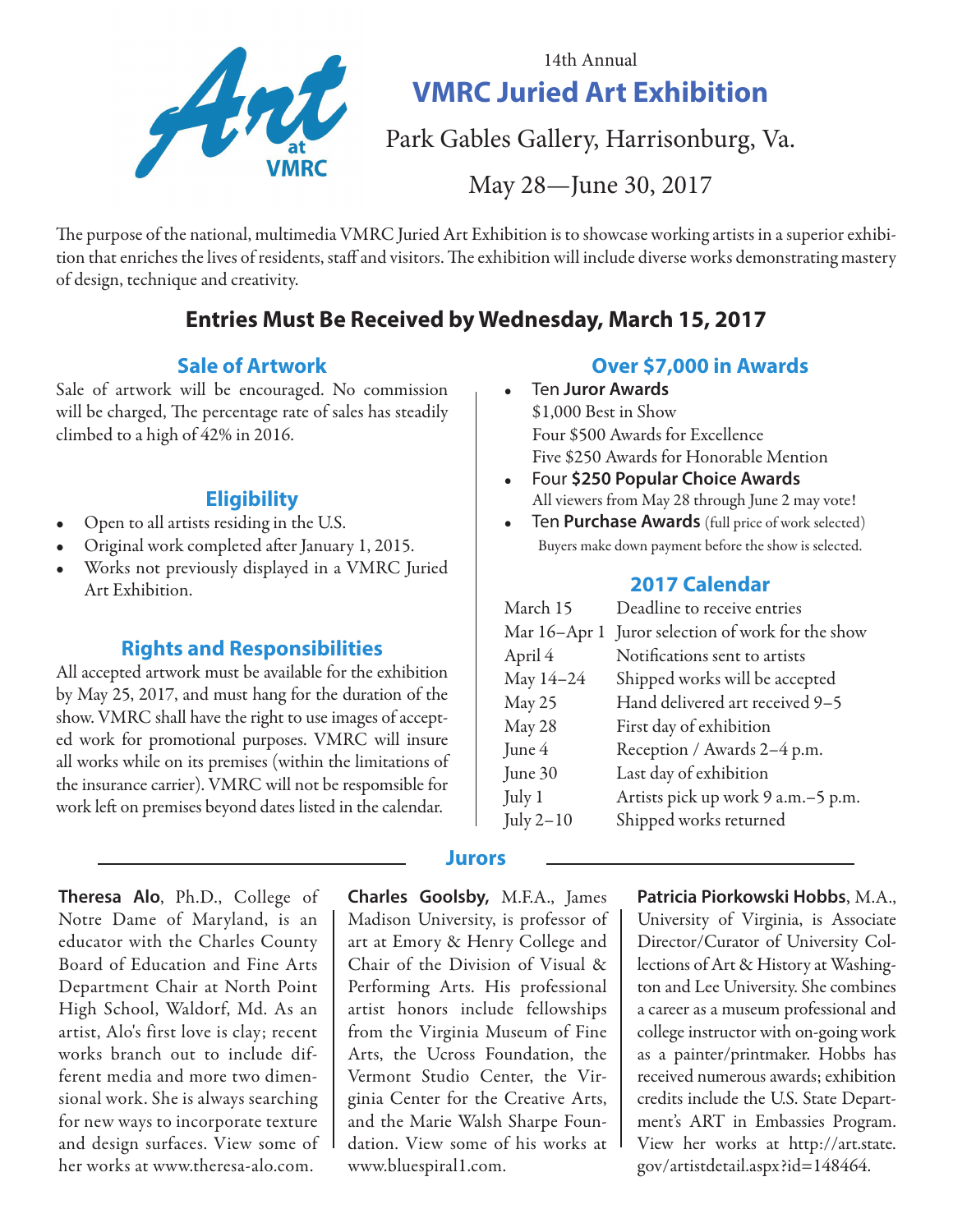# **Entry Specifications**

- 1. Original 2-D and 3-D visual artworks completed after January 1, 2015 may be submitted.
- 2. 2-D work must be suitably prepared for hanging and must be no larger than 72" x 90", including frame.
- 3. 3-D work to be displayed on pedestals must be no larger than 84" x 30" x 40"; small works to be displayed on the walls must be mounted under Plexiglas and ready for hanging. 3-D pieces weighing over 50 lbs. must be approved before being installed by the artist.
- 4. All entries must be family friendly.
- 5. Restrictions: No jewelry for security reasons. No audio or video enhancement because of physical constraints.

### **Entry Procedures**

To complete the entry process, all of the following three items must be received before 5:00 p.m. on March 15, 2017. You will be notified when all are received.

◆ Completed Entry Form submitted either by email or paper copy by U.S. mail.

The 2017 Entry Form can be found on the following page.

Option 1: Download the form. Fill in all required information; save a copy of completed form for your files.

Email your entry form with digital images attached to artexhibit@vmrc.org. Option 2: Print a paper copy of the entry form. Print or type all required information; save a copy of completed form

for your files and send a copy by U.S. mail to the address below under Contact Information.

#### ◆ Digital images of artwork submitted either by email or CD sent by U.S. mail.

Prepare digital images that represent the completed artwork (no frame or mat) as accurately as possible.

- 1. Submit one image per 2-D artwork; two images for each 3-D piece to show different perspective or detail.
- 2. Images must be in JPEG format; size should be 5" x 7" with resolution at 300 ppi. Square works should be 5" x 5".
- 3. Each image must be correctly oriented (vertical or horizontal).

4. The JPEG file name must be your last name and the title of the work (e.g. Jones-Sunrise.jpg).

Option 1: Send your correctly prepared JPEG files as attachments to the email sending your entry form.

Option 2: Create a CD containing correctly prepared JPEG files. Label CD with artist name in permanent marker. Send it by U.S. mail to the address below under Contact Information.

A non-refundable fee of \$35 sent by U.S. mail.

The entry fee is for one to three works of art. Make check or money order payable to VMRC Art Exhibition. Send it by U.S. mail to the address below under Contact Information.

# **Selection and Notification Procedures**

- 1. Initially, jurors individually view and rate all digital images. In second phase, the jurors work collaboratively to make final decisions.
- 2. Notification of jurors' decisions will be communicated via email by April 4, 2017. If you wish to receive notification by U.S mail, send a self-addressed and stamped envelope with your entry.
- 3. Delivery and pick up of accepted artworks are the responsibility of the artist; there is no VMRC surcharge for shipping and handling. Detailed instructions for shipping or hand delivery and pickup will be included with the notification of acceptance.
- 4. Delivered works must be the juror selected works.

# **Contact Information**

VMRC Juried Art Exhibition Anne Pauley, Director 1491 Virginia Avenue Harrisonburg, VA 22802 Phone: 540-564-3400 Email: artexhibit@vmrc.org (Preferred) Website: www.vmrc.org/juried-art-exhibitions

# **Park Gables Gallery**

Located on the campus of the Virginia Mennonite Retirement Community in Harrisonburg, Va. The 300' by 16' area, similar to an enclosed mall with a café and various shops, can display approximately 100 works of art.